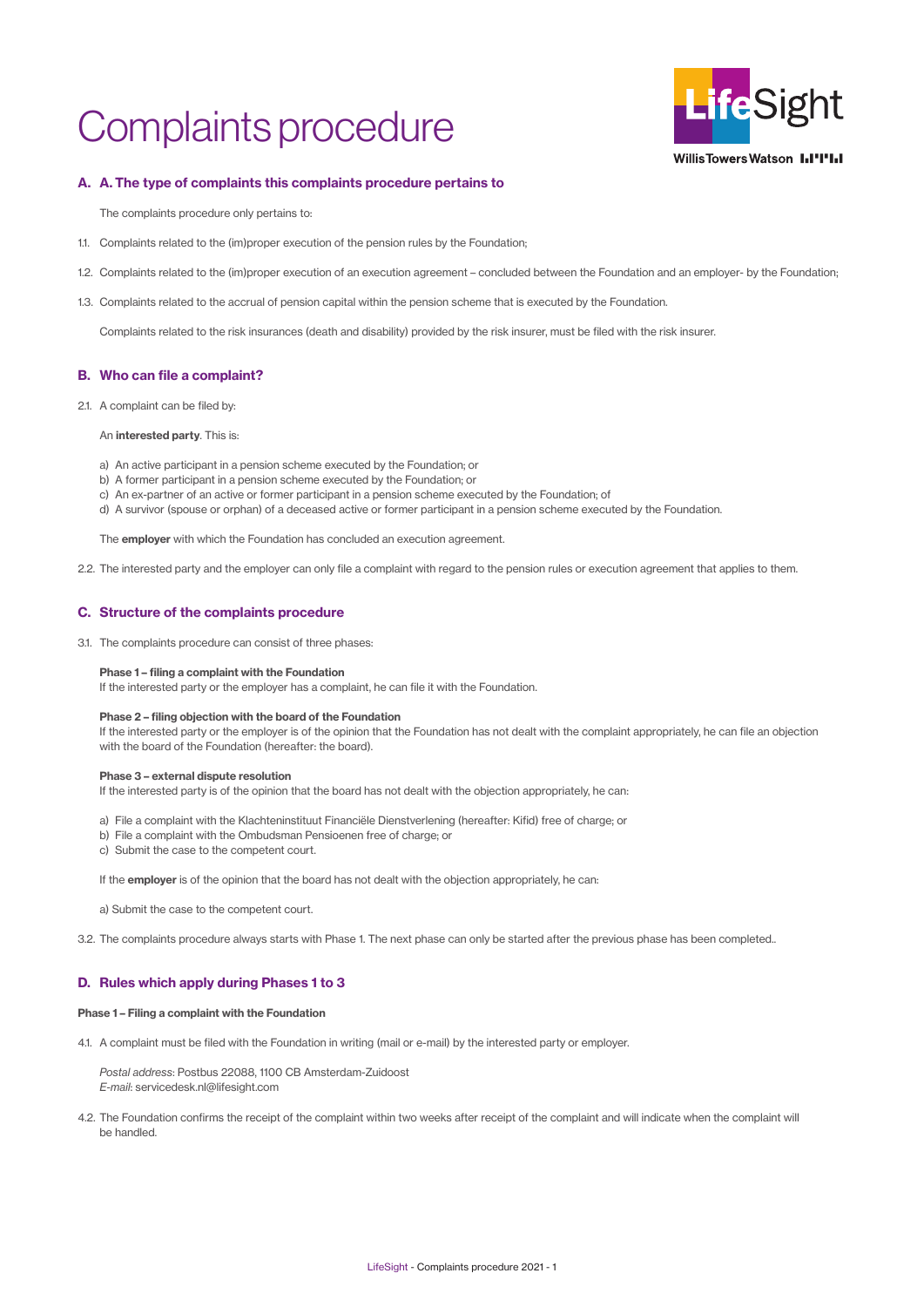#### 4.3. The written complaint contains:

- a) In the subject: the word "complaint"; and
- b) The contact information (postal address or email address) of the interested party concerned or the employer; and
- c) A clear and complete description of the complaint; and
- d) A clear motivation of the damage the interested party or employer has in his opinion suffered as a result of the alleged improper execution of the pension rules or the execution agreement.

- 4.5. The Foundation's response to the complaint will contain a clear motivation of the decision that was taken with regard to the complaint.
- 4.6. Phase 1 ends as of the moment the Foundation has sent its decision to the interested party or the employer.
- 4.7. If an interested party or employer does not agree with the Foundation's decision on the complaint, he can file an objection with the board (Phase 2).

 If a complaint does not contain all of the components listed under a to d, the Foundation's response to a complaint could be delayed. In that case, a delay cannot be held against the Foundation.

4.4. Provided that the complaint has been filed correctly, the Foundation will respond to the complaint within 8 weeks.

- 5.1. The interested party or the employer must file an objection to the decision of the Foundation (see Phase 1) within 8 weeks of the date of the Foundation's decision on the complaint.
- 5.2. An objection must be filed with the board in writing (mail or e-mail) by the interested party or employer:

 If needed, the Foundation will request additional information from the interested party or the employer within the 8 week period. In that case, the 8 week period will be extended with the period between the moment the Foundation has requested the additional information and the moment the Foundation has received the additional information.

- 5.3. The written objection contains:
- a) In the subject: the word "objection"; and
- b) The contact information (postal address or email address) of the interested party concerned or the employer; and
- c) A clear and complete description of the objection; and
- d) A clear motivation of the damage the interested party or employer has in his opinion suffered as a result of the alleged improper execution of the pension rules or the execution agreement.

#### Phase 2 – Filing an objection with the board of the Foundation

- 5.5. The board's decision to the objection will contain a clear motivation of the decision that was taken with regard to the objection.
- 5.6. Phase 2 ends as of the moment the board has sent its decision to the interested party or the employer.
- 5.7. If an interested party does not agree with the board's decision on the objection, he can:

a) File a complaint with the Kifid (see *Phase 3, option 1 below*) free of charge; or

*Postal address*: Postbus 22088, 1100 CB Amsterdam-Zuidoost *E-mail*[: servicedesk.nl@lifesight.com](mailto:servicedesk.nl%40lifesight.com?subject=)

If an objection does not contain all of the components listed under a to d, the Foundation's response to an objection could be delayed. In that case, a delay cannot be held against the Foundation.

5.4. Provided that the objection has been filed correctly, the board will respond to the objection within 8 weeks.

 If needed, the board will request additional information from the interested party or the employer within the 8 week period. In that case, the 8 week period will be extended with the period between the moment the board has requested the additional information and the moment the board has received the additional information.

 The board will allow the interested party or employer to be heard if it feels this is necessary in order to take a motivated decision or if the interested party or employer requests to be heard.

b) File a complaint with the Ombudsman Pensioenen (s*ee Phase 3, option 2 below*) free of charge; or

c) Submit the case to the competent court (*see Phase 3, option 3 below*).

If the **employer** does not agree with the board's decision on the objection, he can:

a) Submit the case to the competent court (*see Phase 3, option 3 below*).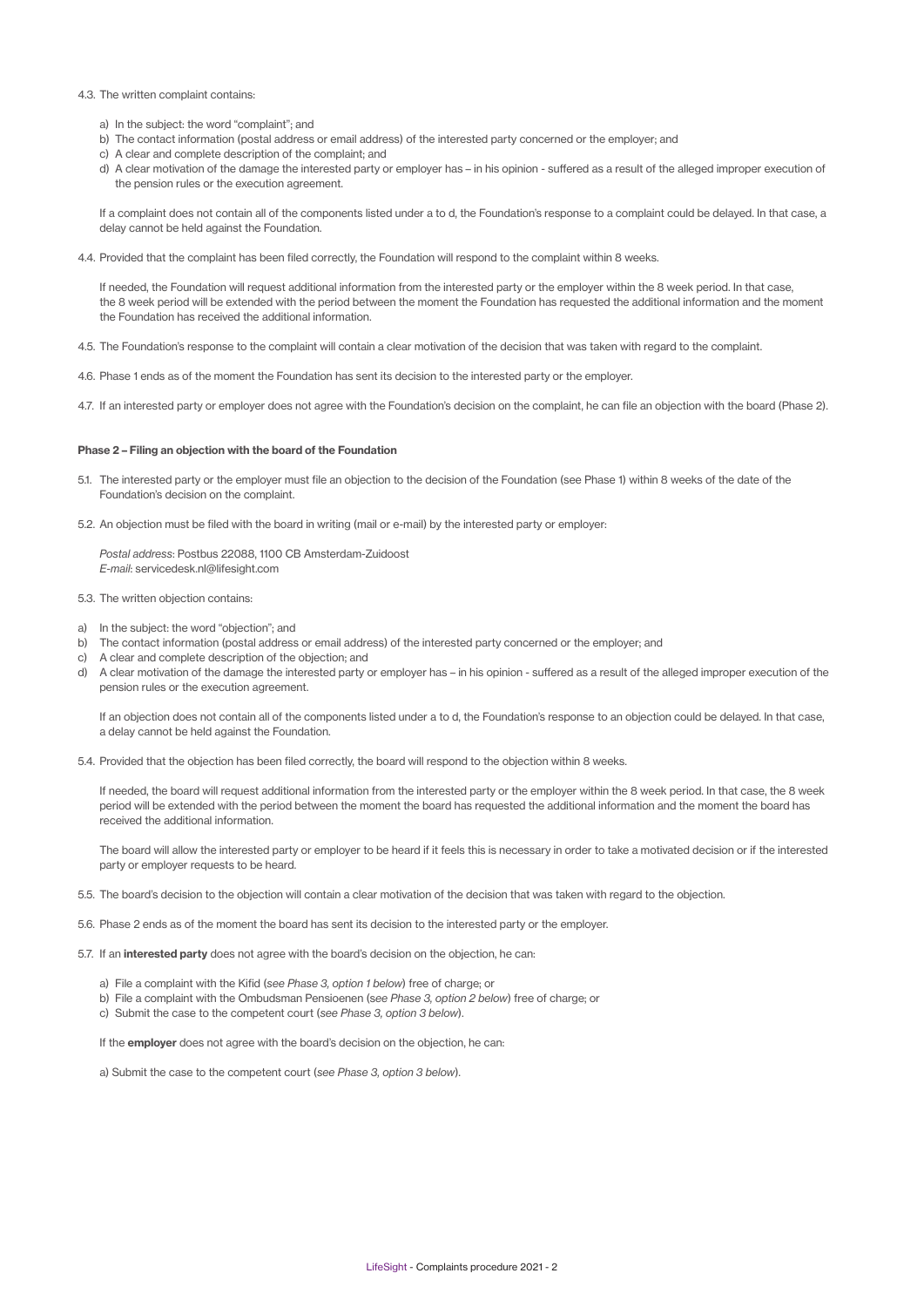LifeSight - Complaints procedure 2021 - 3

#### Phase 3, *option 1* – Filing a complaint with Kifid (for interested parties only, not employers)

#### *In general*

6.1. If an interested party does not agree with a decision of the board (see Phase 2), he can – free of charge - file a complaint with Kifid after the board has taken a decision on his objection within the time limits provided for in this document.

#### Please make sure that you submit your complaint with Kifid in time

- 6.2. Kifid rulings are non-binding for the interested party and the Foundation.
- 6.3. If Kifid rules that the Foundation should pay damages to the interested party, the Foundation will inform the interested party in writing about the further handling of the complaint within 8 weeks after it has received the Kifid ruling. In that case, articles 6.4 and 6.5 apply.

Kifid may refuse your complaint if you do not submit it in time. Please visit Kifid's website in order to see until when you can file your complaint. You can file your complaint by mail or in digital form, see [www.kifid.nl.](https://www.kifid.nl)

#### How will the Foundation respond to Kifid's ruling?

If Kifid rules that the Foundation does not have to pay damages to the interested party, the Foundation will not inform the interested party as the latter will be informed of the ruling by Kifid.

- 6.4. If Kifid rules that the Foundation should pay damages to the interested party, the Foundation will pay the damages in full, provided that the following conditions have been met:
	- a) The total of damages to be paid to the interested party as determined by Kifid is € 10.000 (ten thousand) or less; and
	- b) There is no risk of cumulation. Cumulation means that a Kifid ruling in an individual case could also apply to other cases. The board is solely competent to determine whether there is a cumulation risk; and
	- c) The interested party signs a waiver stating that with regard to the case related to his complaint he will not seek legal remedies in the future.

7.1. If an interested party does not agree with a decision of the board (see Phase 2), he can – free of charge - file a complaint with the Ombudsman Pensioenen after the board has taken a decision on his objection within the time limits provided for in this document.

If the conditions listed under a to c have not been met, article 6.5 will apply.

- 6.5. If Kifid rules that the Foundation should pay damages to the interested party and the conditions listed in article 6.4 have not been met, the Foundation will assess Kifid's ruling. The outcomes of this assessment can be:
	- a) The Foundation will not pay damages; or
	- b) The Foundation will pay a portion of the damages determined by Kifid; or
	- c) The Foundation will pay the damages determined by Kifid in full.

 The Foundation will only pay the damages – as referred to under b and c above – if the interested party signs a waiver stating that – with regard to the case related to his complaint – he will not seek legal remedies in the future.

6.6. If an interested party does not agree with Kifid's ruling and/or the decision the board has taken following that ruling, the interested party can submit his case to the competent court.

#### Phase 3, option 2 – Filing a complaint with the Ombudsman Pensioenen (for interested parties only, not employers)

#### *In general*

#### Please make sure that you submit your complaint with the Ombudsman Pensioenen in time

*The Ombudsman Pensioenen may refuse your complaint if you do not submit it in time. Please visit the Ombudsman Pensioenen's website in*  order to see until when you can file your complaint. You can file your complaint by mail or in digital form, [see www.ombudsmanpensioenen.nl.](https://www.ombudsmanpensioenen.nl)

#### How will the Foundation respond to an Ombudsman Pensioenen's advice?

7.2. An advice of the Ombudsman Pensioenen is non-binding for the interested party and the Foundation.

7.3. If the Ombudsman Pensioenen rules that the Foundation should pay damages to the interested party, the Foundation will inform the interested party in writing about the further handling of the complaint within 8 weeks after it has received the Ombudsman Pensioenen's ruling. In that case, articles 7.4 and 7.5 apply.

 If the Ombudsman Pensioenen rules that the Foundation does not have to pay damages to the interested party, the Foundation will not inform the interested party as the latter will be informed of the advice by the Ombudsman Pensioenen.